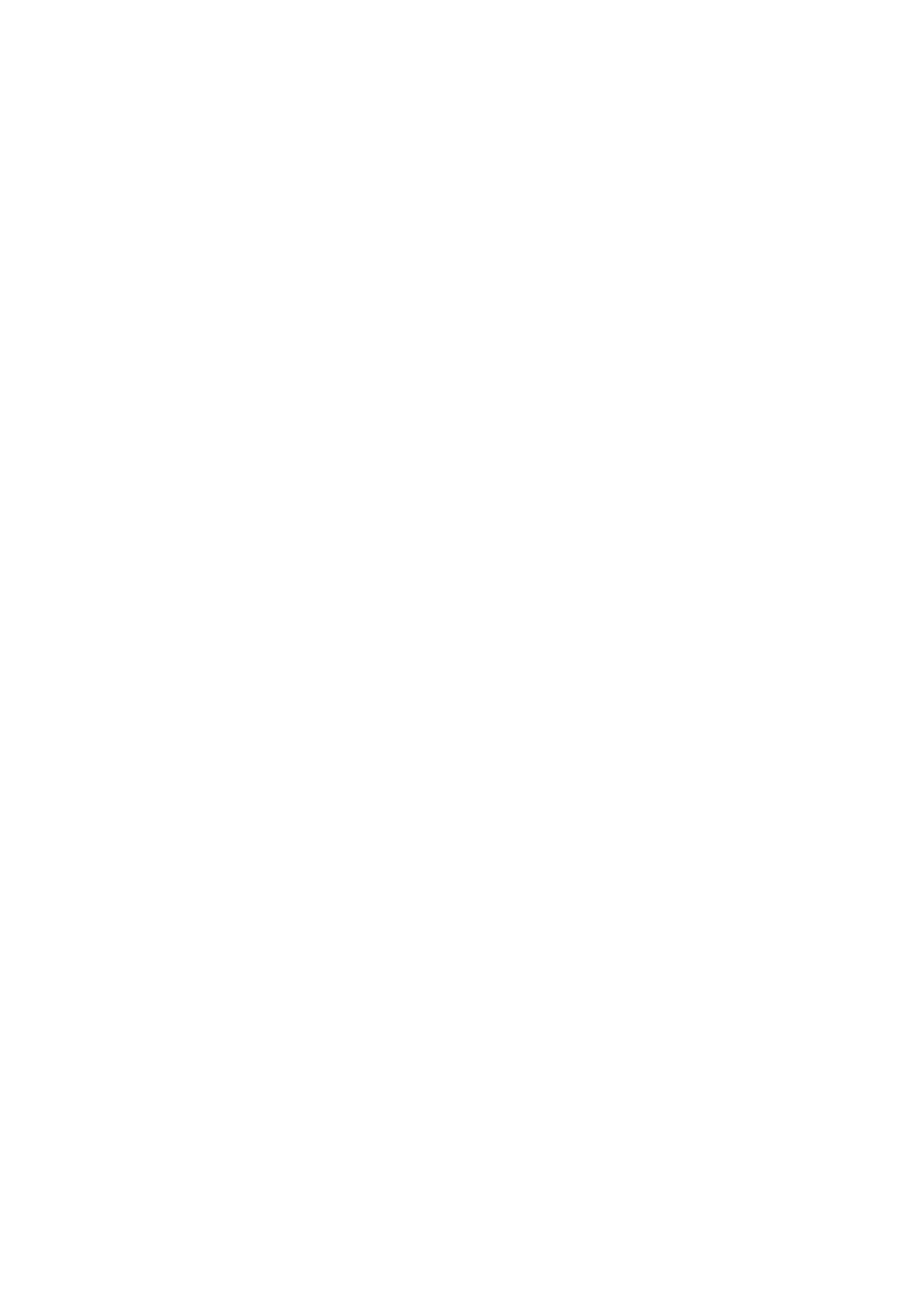#### PEMBREY SOLO PRACTICE PRACTICE - 3 LAP TIMES

| Lap            | Time                  |
|----------------|-----------------------|
| 8              |                       |
|                |                       |
|                |                       |
|                | <b>Grant Goodings</b> |
|                |                       |
|                | <b>START</b>          |
| $\overline{1}$ |                       |
| 2              | 1:14.534              |
| 3              | 1:12.144              |
|                | <b>FINISH</b>         |
|                |                       |
|                |                       |
|                | Jack Worth            |
|                |                       |
|                | <b>START</b>          |
| 1              |                       |
| 2              | 1:12.763              |
| 3              | 1:11.215              |
| 4              | 1:07.447              |
| 5              | 1:08.969              |
| 6              | 1:11.055              |
| $\overline{7}$ | 1:09.986              |
| 8              | 1:07.821              |
|                | <b>FINISH</b>         |
| 9              | 1:10.427              |
|                |                       |
|                |                       |
|                | James Chapman         |
|                | <b>START</b>          |
|                |                       |
| 1              |                       |
| 2              | 1:15.095              |
| 3              | 1:18.894              |
| 4              | 1:15.227              |

| 4             | 1.15 227 |  |
|---------------|----------|--|
| 5             | 1:17.217 |  |
| 6             | 1:17.692 |  |
| 7             | 1:12.592 |  |
| <b>FINISH</b> |          |  |
| 8             | 1:12.070 |  |

| ames<br>Π |
|-----------|
|-----------|

| <b>START</b>   |          |  |
|----------------|----------|--|
| 1              |          |  |
| 2              | 1:18.298 |  |
| 3              | 1:16.425 |  |
| 4              | 1:11.125 |  |
| 5              | 1:08.534 |  |
| 6              | 1:09.511 |  |
| $\overline{7}$ | 1:10.502 |  |
| 8              | 1:07.016 |  |
| <b>FINISH</b>  |          |  |
|                | 1.07.315 |  |
|                |          |  |

| Lap    | Time                          |
|--------|-------------------------------|
|        | Jamie Edwards                 |
|        |                               |
|        | <b>START</b><br><b>FINISH</b> |
|        |                               |
|        |                               |
|        | John Hannaford                |
|        |                               |
| 1      | <b>START</b>                  |
| 2      | 1:27.944                      |
| 3      | 1:25.233                      |
| 4<br>5 | 1:24.471<br>1:22.674          |
| 6      | 1:22.661                      |
|        | <b>FINISH</b>                 |
| 7      | 1:22.631                      |
|        |                               |
|        |                               |
|        | John Hogg                     |
|        | <b>START</b>                  |
| 1      |                               |
|        | <b>FINISH</b>                 |
|        |                               |
|        |                               |
|        | Luke Scofield                 |
|        |                               |
|        | <b>START</b>                  |
| 1      |                               |
| 2<br>3 | 1:17.160<br>1:10.928          |
| 4      | 08.80                         |
| 5      | 1:09.044                      |
| 6      | 1:11.282                      |
| 7      | 1:09.752<br>1:07.902          |
| 8      | <b>FINISH</b>                 |
| 9      | 1:07.069                      |
|        |                               |
|        |                               |
|        | Mark Edge                     |
|        |                               |
|        | <b>START</b>                  |
| 1<br>2 |                               |
| 3      | 1:18.562<br>1:17.325          |
| 4      | 1:16.643                      |

 **1:16.547 1:16.518** 1:16.599 **FINISH 1:15.069**

| Lap | Time            |
|-----|-----------------|
|     |                 |
|     | Michael Grigson |
|     |                 |
|     | <b>START</b>    |
| 1   |                 |
| 2   | 1:20.406        |
| 3   | 1:16.193        |
| 4   | 1:14.314        |
| 5   | 1:16.598        |
| 6   | 1:15.508        |
|     | <b>FINISH</b>   |
|     |                 |
|     |                 |

|               | <b>START</b> |  |
|---------------|--------------|--|
| 1             |              |  |
| 2             | 1:16.014     |  |
| 3             | 1:11.876     |  |
| 4             | 1:09.482     |  |
| 5             | 1:08.761     |  |
| 6             | 1:09.506     |  |
| 7             | 1:07.284     |  |
| 8             | 1:06.825     |  |
| <b>FINISH</b> |              |  |
| g             | 1:08.740     |  |

Michael Waring

| Mike McDonnell |              |  |  |
|----------------|--------------|--|--|
|                | <b>START</b> |  |  |
|                |              |  |  |
| 2              | 1:20.615     |  |  |
| <b>FINISH</b>  |              |  |  |
|                |              |  |  |

| Nick Massey   |              |  |
|---------------|--------------|--|
|               |              |  |
|               | <b>START</b> |  |
| 1             |              |  |
| 2             | 1:27.816     |  |
| 3             | 1:22.248     |  |
| 4             | 1.22573      |  |
| 5             | 1:21.157     |  |
| 6             | 1:20.809     |  |
| <b>FINISH</b> |              |  |
|               | 1:20.486     |  |

| <b>Nick Sansome</b> |              |  |  |
|---------------------|--------------|--|--|
|                     |              |  |  |
|                     | <b>START</b> |  |  |
|                     |              |  |  |
| 2                   | 1:19.876     |  |  |
| $\overline{2}$      |              |  |  |

11/06/2022 - 09:48 / Page 2/4<br>NG Timing Team  $\sqrt{\text{OLA}}$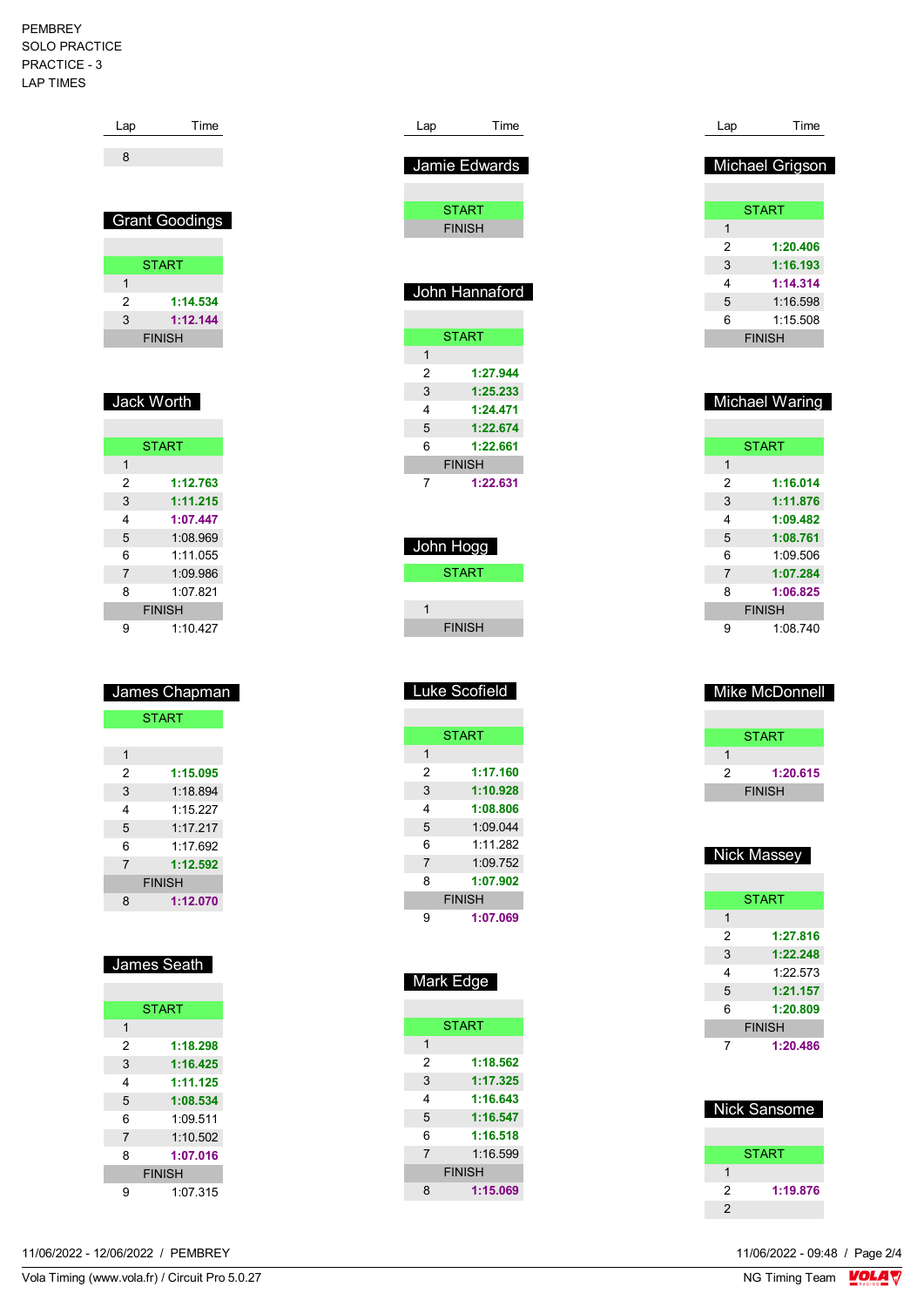#### PEMBREY SOLO PRACTICE PRACTICE - 3 LAP TIMES

| Lap            | Time            |  |  |
|----------------|-----------------|--|--|
| <b>FINISH</b>  |                 |  |  |
|                |                 |  |  |
|                |                 |  |  |
|                | Nick Williamson |  |  |
|                |                 |  |  |
|                | <b>START</b>    |  |  |
| 1              |                 |  |  |
| 2              | 1:12.087        |  |  |
| 3              | 1:09.200        |  |  |
| 4              | 1:08.233        |  |  |
| 5              | 1:08.099        |  |  |
| 6              | 1:08.167        |  |  |
| $\overline{7}$ | 1:07.152        |  |  |
| 8              | 1:07.286        |  |  |
| <b>FINISH</b>  |                 |  |  |
| 1:07.007<br>9  |                 |  |  |
|                |                 |  |  |
|                |                 |  |  |
| Paul Metcalfe  |                 |  |  |
|                |                 |  |  |

|   | <b>START</b>  |
|---|---------------|
| 1 |               |
| 2 | 1:11.074      |
| 3 | 1:08.594      |
| 4 | 1:08.060      |
| 5 | 1:08.598      |
| 6 | 1:07.237      |
| 6 |               |
|   | <b>FINISH</b> |

### Paul Whiting

|                | <b>START</b>  |
|----------------|---------------|
| 1              |               |
| 2              | 1:19.078      |
| 3              | 1:17.242      |
| 4              | 1:15.850      |
| 5              | 1:17.823      |
| 6              | 1:15.055      |
| $\overline{7}$ | 1.16905       |
|                | <b>FINISH</b> |
| 8              | 1:14.533      |

| 31<br>ı<br>п |
|--------------|
|--------------|

|               | <b>START</b>  |
|---------------|---------------|
| 1             |               |
| $\mathcal{P}$ | 1:17.484      |
| 3             | 1:15.589      |
| 4             | 1:12.627      |
| 4             |               |
|               | <b>FINISH</b> |

| Lap | Time                   |
|-----|------------------------|
|     |                        |
|     | <b>Philip Atkinson</b> |
|     | <b>START</b>           |
| 1   |                        |
| 2   | 1:18.168               |
| 3   | 1:10.327               |
| 4   | 1:07.818               |
| 5   | 1:05.928               |
| 6   | 1:06.323               |
| 7   | 1.07.272               |
| 8   | 1:05.367               |
|     | <b>FINISH</b>          |
| 9   | 1:04.881               |
|     |                        |

|                | Roy Chapman   |
|----------------|---------------|
|                |               |
|                | <b>START</b>  |
| 1              |               |
| 2              | 1:16.623      |
| 3              | 1:11.912      |
| 4              | 1:10.237      |
| 5              | 1:08.610      |
| 6              | 1:08.959      |
| $\overline{7}$ | 1:08.471      |
| 8              | 1:07.440      |
|                | <b>FINISH</b> |
| 9              | 1:07 805      |

|                | <b>START</b>  |
|----------------|---------------|
| 1              |               |
| 2              | 1:18.295      |
| 3              | 1:17.212      |
| 4              | 1:16.348      |
| 5              | 1:16.258      |
| 6              | 1:13.134      |
| $\overline{7}$ | 1:13.007      |
|                | <b>FINISH</b> |
| 8              | 1:14.304      |

|               | Simon Harris  |
|---------------|---------------|
|               |               |
|               | <b>START</b>  |
| 1             |               |
| $\mathcal{P}$ | 1:18.082      |
| 3             | 1:14.140      |
| 4             | 1:14 454      |
| 5             | 1:10.945      |
|               | <b>FINISH</b> |

| Lap        | Time         |
|------------|--------------|
|            |              |
| Simon Hunt |              |
|            |              |
|            |              |
|            | <b>START</b> |
| 1          |              |
| 2          | 1:11.300     |
| 3          | 1:08.593     |
| 4          | 1:09.729     |
| 5          | 1:08.986     |
| 6          | 1:07.610     |
| 7          | 1:06.941     |
| 7          |              |
|            | FINISH       |

|                | Simon Vanderplank |
|----------------|-------------------|
|                |                   |
|                |                   |
|                | <b>START</b>      |
| 1              |                   |
| $\overline{2}$ | 1:22.323          |
| 3              | 1:19.364          |
| 4              | 1:17.641          |
| 5              | 1:16.245          |
| 5              |                   |
|                | <b>FINISH</b>     |

### Steven Colville

|                | <b>START</b>  |
|----------------|---------------|
| 1              |               |
| $\mathfrak{p}$ | 1:27.667      |
| 3              | 1:26.186      |
| 4              | 1:25.134      |
| 4              |               |
|                | <b>FINISH</b> |

| Thomas Lawlor |          |  |
|---------------|----------|--|
| <b>START</b>  |          |  |
| 1             |          |  |
| 2             | 1:07.430 |  |
| 3             | 1:06.475 |  |
| 3             |          |  |
| <b>FINISH</b> |          |  |

| <b>Tom Barrett</b> |              |  |
|--------------------|--------------|--|
|                    | <b>START</b> |  |
|                    |              |  |
| 2                  | 1:25.474     |  |
| 2                  |              |  |

11/06/2022 - 09:48 / Page 3/4<br>NG Timing Team  $\frac{\text{VOLA}}{\text{V}}$